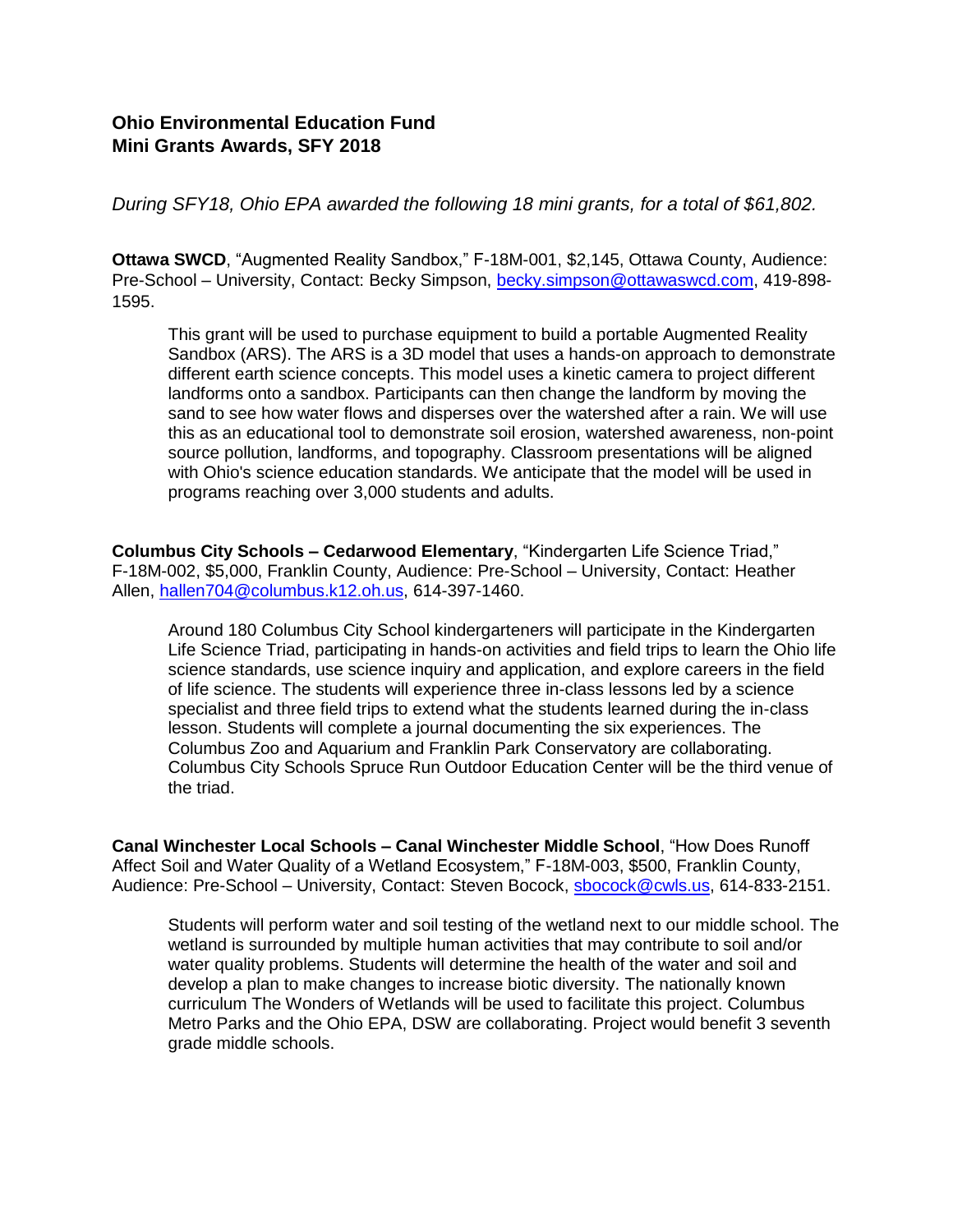**Graham Local Schools – Graham Elementary School**, "Graham Elementary Trout in the Classroom Aquaponics Adventure," F-18M-004, \$5,000, Champaign and Logan Counties, Audience: Pre-School – University, Contact: Emily Kay Shreve, [shrevee@grahamlocalschools.org,](mailto:shrevee@grahamlocalschools.org) 937-539-1521.

This project will serve as an addition to our existing successful Graham Elementary Trout in the Classroom Project funded previously by OEEF. We intend to add another tank in our building. We are in the beginning stages of researching aquaponics, and we are hoping to use this process of filtering our tank water in one of our tanks. Our elementary school will be participating in the First Lego League project for the 17-18 school year, and we are in the beginning stages of researching ways to incorporate this year's theme of hydrodynamics to our TIC project. We are excited to add another tank and a new "layer" to our project for the 17-18 school year.

**Antwerp Local School District – Antwerp Local Schools,** "Native Plant Prairie and Wildlife Area," F-18M-005, \$5,000, Defiance and Paulding Counties, Audience: Pre-School – University, Contact: Linda Mabis, mabis  $\sqrt{a}$ antwerpschools.org, 419-258-5421.

The Native Plant Prairie Project is located on a two-acre section of the Antwerp Local Schools complex. The Project will include native plants, shrubbery, trees, a pavilion, picnic tables, water gardens, bird and bat houses, composting, use of solar lighting and pumps, and mail box with identification books to assist visitors as they observe plants, insects, butterflies, and birds. The overarching goal of the project is to promote and spread an environmental conservation message, provide habitats for butterflies, birds, pollinators, and aquatic life, and enrich student's learning experience on this outdoor education learning lab. The project will benefit several groups of local community residents and 750 students in the district. Paulding SWCD, Toledo Metro Parks, Girls Scout Troop 20516, Paulding-Putnam Electric Co-Op, Paulding Area Foundation, Antwerp Rotary, and Paulding County Master Gardeners all are collaborating.

**Slow Food Columbus**, "Slow Food Columbus Low-Tunnel Environmental Project," F-18M-007, \$5,000, Franklin County, Audience: Pre-School – University, Contact: Christina Weatherholtz, [cweatherholtz3151@columbus.k12.oh.us,](mailto:cweatherholtz3151@columbus.k12.oh.us) 614-365-5556.

Students in the Columbus City Schools district will be engaged in environmental education activities to include awareness and water conservation in an outdoor gardenbased learning program. Specific Ohio State Standards in the areas of Science, Social Studies, and Reading-Language Arts will be addressed using low-tunnel plant-based learning. Low-tunnel growing allows for students to plant seeds earlier in the season with a harvest ready before the end of the school year. The Slow Food Columbus School Garden Program includes low-tunnel supplies, professional development, and plantbased learning support to CCS. As an integral element of the environmental program, Franklin Soil & Water and Franklin Park Conservatory will use established curriculums such as Project Learning Tree and Project Wet. These collaborators will visit each of the twenty-one schools where students will learn about soil, water conservation, and how to direct sow & grow real food for healthy consumption. Over 549 students in Columbus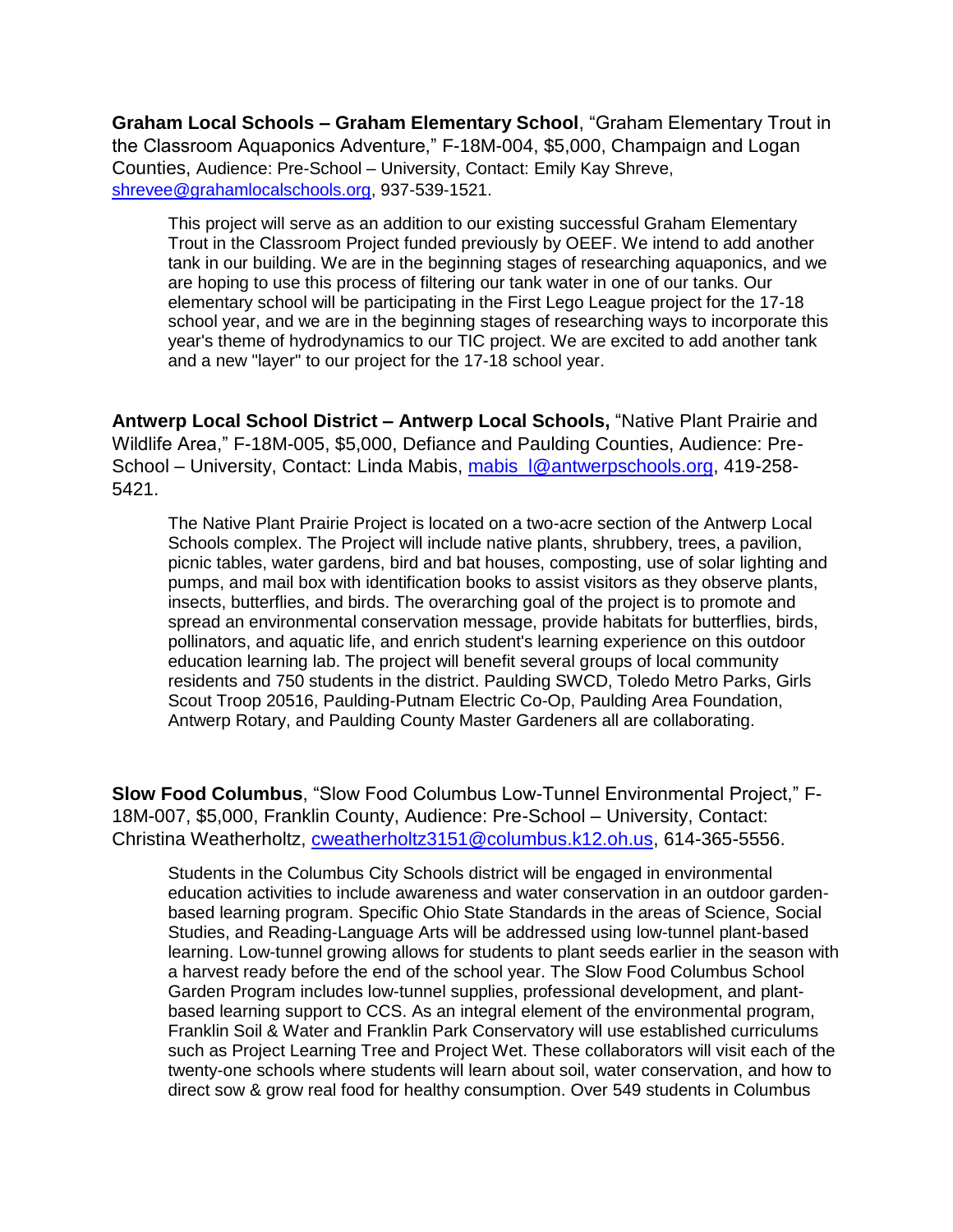City Schools would benefit from this project. Columbus City Schools, Franklin SWCD and Franklin Park Conservatory are all collaborating.

**Holmes SWCD**, "Learning About My Watershed," F-18M-008, \$1,300, Holmes County, Audience: Pre-School – University, Contact: Michelle Wood, [mwood@co.holmes.oh.us,](mailto:mwood@co.holmes.oh.us) 330-674-2811.

We are requesting an Enviroscape Watershed/Nonpoint Source Model and carrying case to provide a hands-on, interactive demonstration of the sources and effects of water pollution and the conservation practices that can be adopted to minimize them. Holmes SWCD has used an Enviroscape model extensively for 20-25 years with our current model that is cracked and been repaired many times. Holmes SWCD staff provide in-classroom presentations that meet our primary objective of promoting clean water and healthy soil. The Enviroscape easily aligns with the ODE Learning Standards. Our staff provides presentations to approximately 1000 students annually. Of that 1000 students, our objective is to demonstrate the Enviroscape to at least 200 students, or approximately 8 different classes. East and West Holes School Districts are collaborating.

**Cleveland Metropolitan School District – Campus International High School**, "Stream and Water Quality Analysis," F-18M-010, \$2,035, Cuyahoga County, Audience: Pre-School – University, Contact: John Dutton, [john.dutton@campusinternationalschool.org,](mailto:john.dutton@campusinternationalschool.org) 216-308-3940.

Biology students at Campus International High School in Cleveland metropolitan School District, an International Baccalaureate school, will participate in stream and water quality analysis activities on the Cuyahoga River and another body of water. The analysis will be a thorough biological, physical and chemical analysis to determine the overall health of the waterways including a determination of nutrient loads to use for further analysis in the classroom. Campus International High School is a new high school, starting with 125 ninth-grade students in the 2017-2018 school year, all of whom will be taking biology.

**Imago**, "School Yard Environmental Learning Stations," F-18M-011, \$4,236, Hamilton County, Audience: Pre-School – University, Contact: Ellie Falk, [efalk@imagoearth.org,](mailto:efalk@imagoearth.org) 513-921-5124.

Imago will work with Pleasant Ridge Montessori (a Cincinnati Public School) to design and implement environmental learning stations at the school's existing garden and nature scape. For the last three years, Imago has led weekly, standards-based outdoor education programs at the school. As we plan for the school's transition to greater ownership of the program, the proposed learning stations will give teachers an enhanced opportunity and ability to lead their own outdoor education lessons. Each station will be a physical space in the outdoor classroom and will also include lesson and activities for the teachers to use. Station examples include pollinator gardens, bird watching area, an arboretum and more. Not only will these stations create richer learning opportunities, they will also enhance schoolyard biodiversity. Moreover, the framework of the stations and the lessons developed can be replicated and applied to other Imago school partners. Pleasant Ridge Montessori School is collaborating.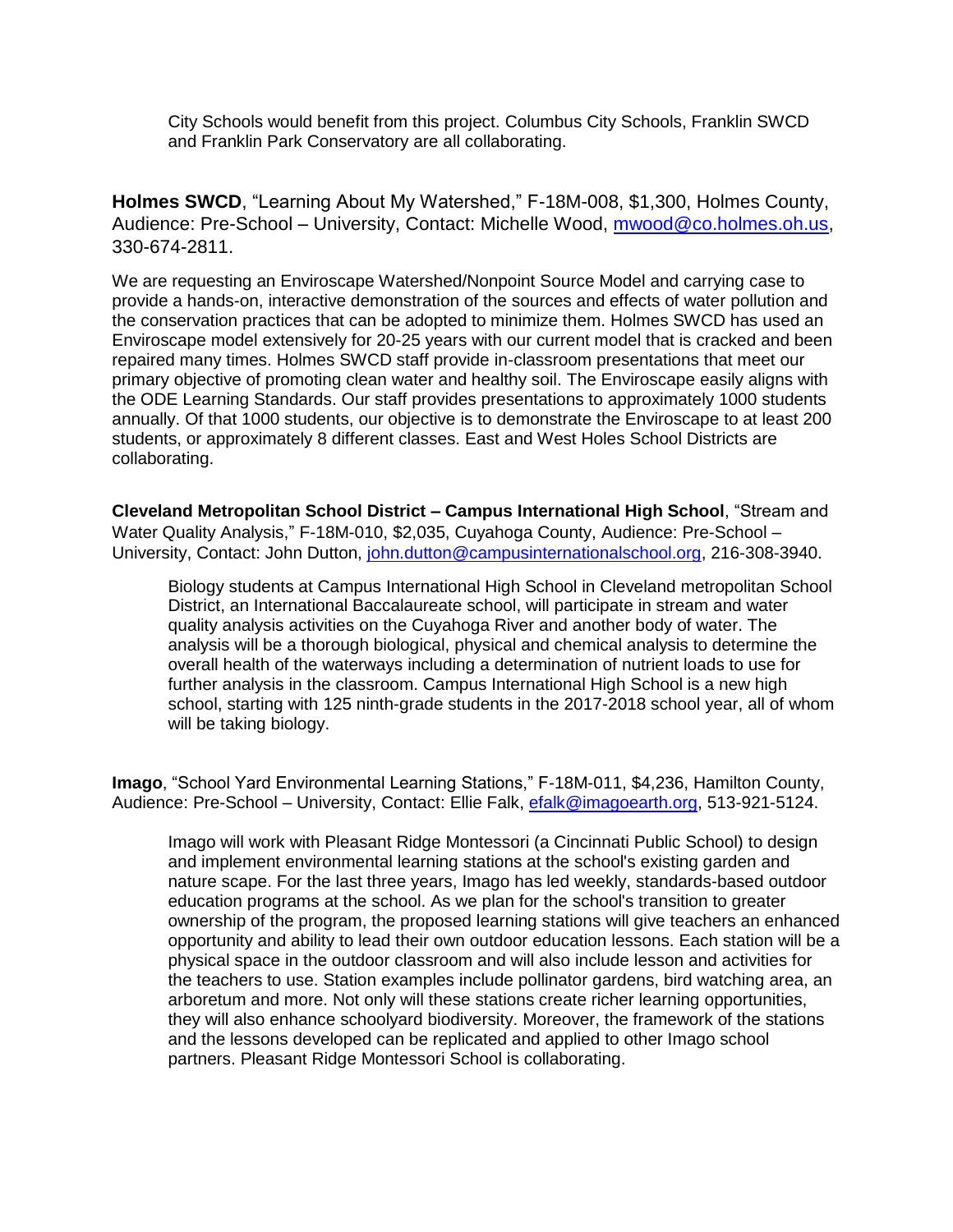**Athens City Schools – Athens Middle School**, "Inquiring Minds: Soil and Water," F-18M-012, \$4,153, Athens County, Audience: Pre-School – University, Contact: Mary Ann Hopple, [mhopple@athenscsd.org,](mailto:mhopple@athenscsd.org) 740-541-1898.

Inquiring Minds:Soil and Water will focus on inquiry activities and experiments for all of the 7th grade students (approximately 200 students) at Athens Middle School in Athens, Ohio. We will be using activities from Project WET, Healthy Water Healthy People, the Wonders of Wetlands, and teacher-created opportunities to engage the students in topics related to water and soil, as found in the content standards for 7th grade from the state of Ohio. The activities will also help students develop their understanding of STEM as it relates to the content. Athens SWCD is collaborating.

**Wyandot Soil and Water Conservation District**, "Virtual Watershed Table," S-18M-020, \$3,470, Wyandot County, Audience: Pre-school to University (grades 2,3,4 and 8- 12), Contact: Angie Ford, [angie.ford@oh.nacdnet.net,](mailto:angie.ford@oh.nacdnet.net) 419-731-2566.

This virtual watershed table will become a hands-on tool that the general-public can use to see watershed boundaries and possible erosion issues, which might occur. With this table we can literally build a landowner/farmer's acreage by shaping landforms in kinetic sand. The Sandbox will display a colored elevation map where we can then simulate rainfall and show the individual the direction that their water flows. This will also be a great educational tool to show the counties students, as well as the general-public. Many times, we get a request for group drainage projects. This tool would be very beneficial to demonstrate the direction that the water flows. Over 1,000 individuals could be educated using this model in the first year. The SWCD will be collaborating with Mohawk and Upper Sandusky Local Schools.

**The Children's Museum of Findlay**, "Water Table Project," S-18M-022, \$2,500, Hancock County, Audience: Pre-school to University (Pre-school and grades K-5), Contact: Shari Wiseman, [shari@cmfindlay.com,](mailto:shari@cmfindlay.com) 567-250-9616.

The Children's Museum of Findlay and the College of Engineering at Ohio Northern University would like to install a water table exhibit at the museum. Environmental education, especially as it pertains to water movement, flow, and watersheds is a focus of the Ohio Department of Education's core science curriculum. Children learn well through hands on play and a water table provides an opportunity to introduce young learners to early concepts of water as a resource and our impact on water control and movement. A water table will also provide the museum with an exhibit focused on STEM education and exposes children to various scientific concepts such as flow, motion, cohesion, and equivalence. Water tasks within the table such as a mushroom fountain, dam, and waterfall features allow children hands on activity building connections between environmental concepts and scientific processes. The museum hosts over 30,000 visitors a year and over 500-member families. The museum will be collaborating with the Blanchard River Watershed and Ohio Northern University.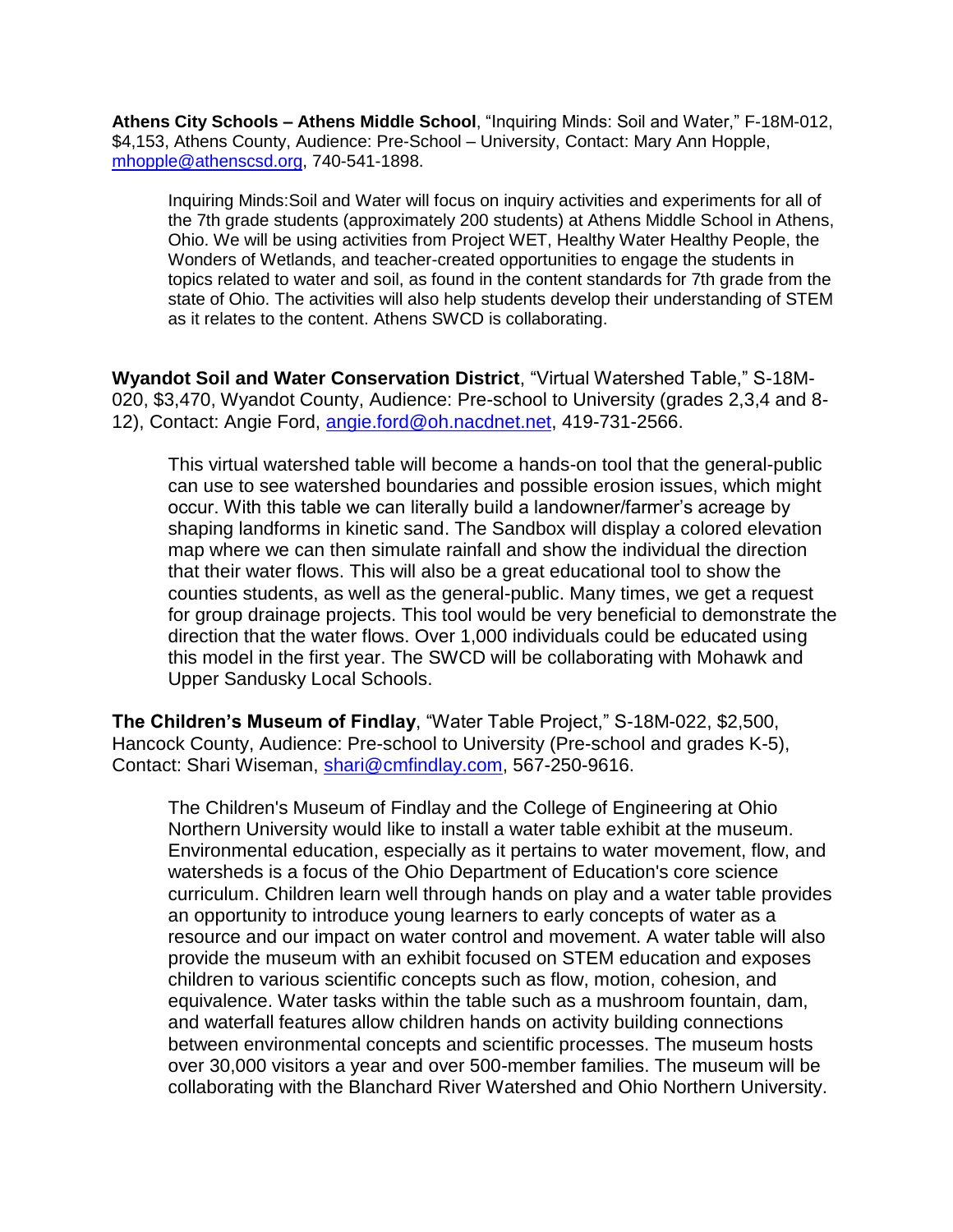**Champion Local Schools – Champion Middle School**, "Champion Local School New Stormwater Basin," S-18M-023, \$5,000, Trumbull County, Audience: Pre-school to University (grades k-12), Contact: Dave Murduck, [dave.murduck@neomin.org,](mailto:dave.murduck@neomin.org) 330- 847-2340.

This unique project involving students and community members will entirely develop a new storm water retention/detention basin with native plant plugs and seed. Established this year with the construction of our new K-8 building, this one plus acre storm water basin will become part of a new Outdoor Learning Lab that adjoins sensitive Little Brown bat habitat and wetlands. Public trails, benches and educational signage will surround the basin. This summer students, their parents, and volunteers will plant the entire area with appropriate wetland species. Students will collect water samples and data from the basin and discharge area on a regular basis as part of the education and research associated with the project. K-12 curriculum will be established that is aligned to the Ohio State standards thus developing long-term educational benefits. As part of my speakers' bureau, a speaker will talk with students & community members about storm water & environmental careers. Over 1,400 students could be reached by this project. The middle school will be collaborating with Champion Township and the Trumbull SWCD.

**Girl Scouts of Northeast Ohio**, "West Virginia White Butterfly Preservation Project," S-18M-025, \$5,000, Audience: Pre-school to University (grades K-12), Contact: Rhianna Hughes Eddy, [rhugheseddy@gsneo.org,](mailto:rhugheseddy@gsneo.org) 330-652-5876.

Camp Timberlane, a Girl Scout camp in Erie County, has a significant population of West Virginia White (WVW) butterflies as well as an overabundance of garlic mustard, an invasive species that is detrimental to the butterfly population. Girl Scouts would like to implement a series of programs that educate girls about non-native and invasive species, with a focus on the effect of garlic mustard on WVW butterflies as an ambassador species. Members will learn about habitat preservation as well as assist in controlling the garlic mustard. Potentially over 500 girls and their families could be educated with this project. The scouts will be collaborating with Lake Erie Allegheny Partnership for Biodiversity and the Ohio Invasive Plants Council.

**Clean Fuels Ohio**, "Drive Electric Ohio," S-18M-026, \$4,803, Audience: General Public, Contact: Ellen Eilers, [ellen@cleanfuelsohio.org,](mailto:ellen@cleanfuelsohio.org) 614-884-7336.

Drive Electric Ohio (DEO) is Clean Fuels Ohio's statewide program to accelerate adoption of plug-in electric vehicles (PEVs). PEVs include both dedicated battery electric vehicles (BEVs) and plug-in hybrid vehicles (PHEVs). DEO will reduce unhealthful pollution, increase long-term environmental sustainability, improve Ohio's economy, and increase our energy security. We are working with others to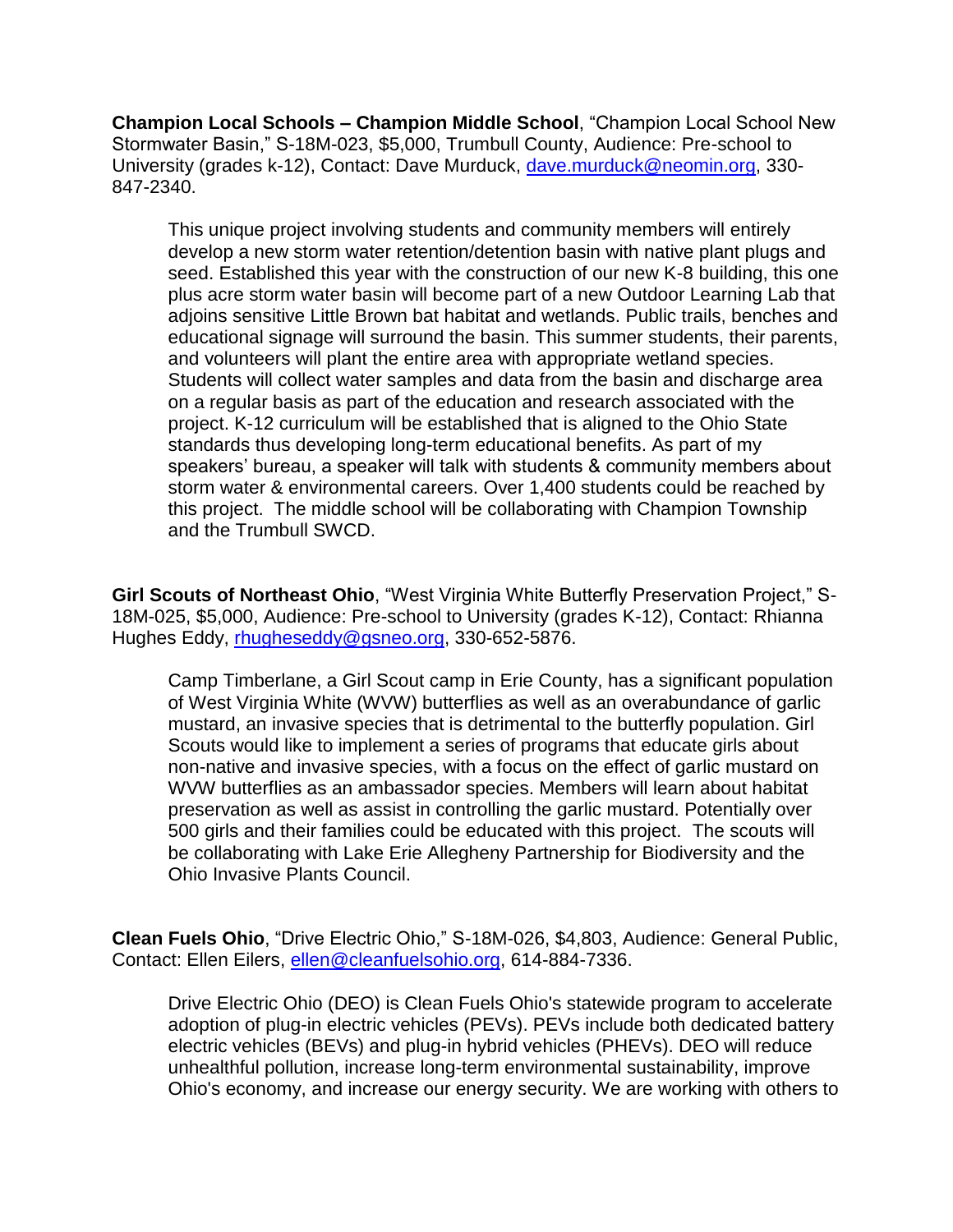accomplish this goal by focusing on three key elements: 1) Educating consumers about the many advantages of PEVs, 2) Encouraging investments in PEV charging stations, and 3) Enacting policies at all levels to overcome market barriers to PEV adoption and charging**.** Clean Fuels Ohio will be collaborating with Drive Electric with the cities of Dayton, Cincinnati, Toledo and Drive Electric Northeast Ohio.

**Franklin County Drainage Engineer**, "Augmented Reality Sandbox," S-18M-029, \$4,785, Audience: Pre-school to University (grades 4 and 7-12), Contact: Kate Radtke, [kradtke@franklincountyengineer.org,](mailto:kradtke@franklincountyengineer.org) 614-525-7318.

The Augmented Reality Sandbox is a new digital tool that will be used as a discussion point on environmental issues and to display how watersheds work. This tool will be offered at outreach events and to schools within Franklin County to educate the public and students on stormwater issues, watersheds, point and non-point source pollution, engineering, and technology. This tool works well with the current Ohio education standards and will reach a variety of grade levels and age ranges. Our partner (Franklin SWCD) reaches nearly 10,000 students and thousands more citizens yearly. The county engineers office will be collaborating with the Franklin SWCD and The Ohio State University Capstone Students.

**Greene Soil and Water Conservation District**, "Greene County Test Your Well Event," S-18M-035, \$1,000, Audience: General Public, Contact: Lee Eltzroth, [lee.eltzroth@oh.nacdnet.net,](mailto:lee.eltzroth@oh.nacdnet.net) 937-372-4478.

In the past, we have collaborated with the Ohio Department of Natural Resources Mini Grant program to partially fund this event. Now that this program is no longer available and to continue the program and provide this service, we collaborate with the Miami Conservancy District, Greene County Public Health, Montgomery County Environmental Lab, Greene County Career Center, OSU Extension, Xenia Water Treatment Plant, Greene County Farm Bureau, Ohio Department of Health and Yeager Well Drilling. Last year, we were able to reach 130 residents, which was a 30% increase in participation. These participants could have their wells tested for arsenic, manganese and lead, with an optional bacterial test. At this event, we also provide soil sampling and test information for yards and gardens. The SWCD will be collaborating with the Miami Conservancy District, Greene County Public Health, Montgomery County Environmental Lab, Greene County Career Center, Greene County OSU Extension, Xenia Water Treatment Plant, Greene County Farm Bureau, Ohio Department of Health and Yeager Well Drilling.